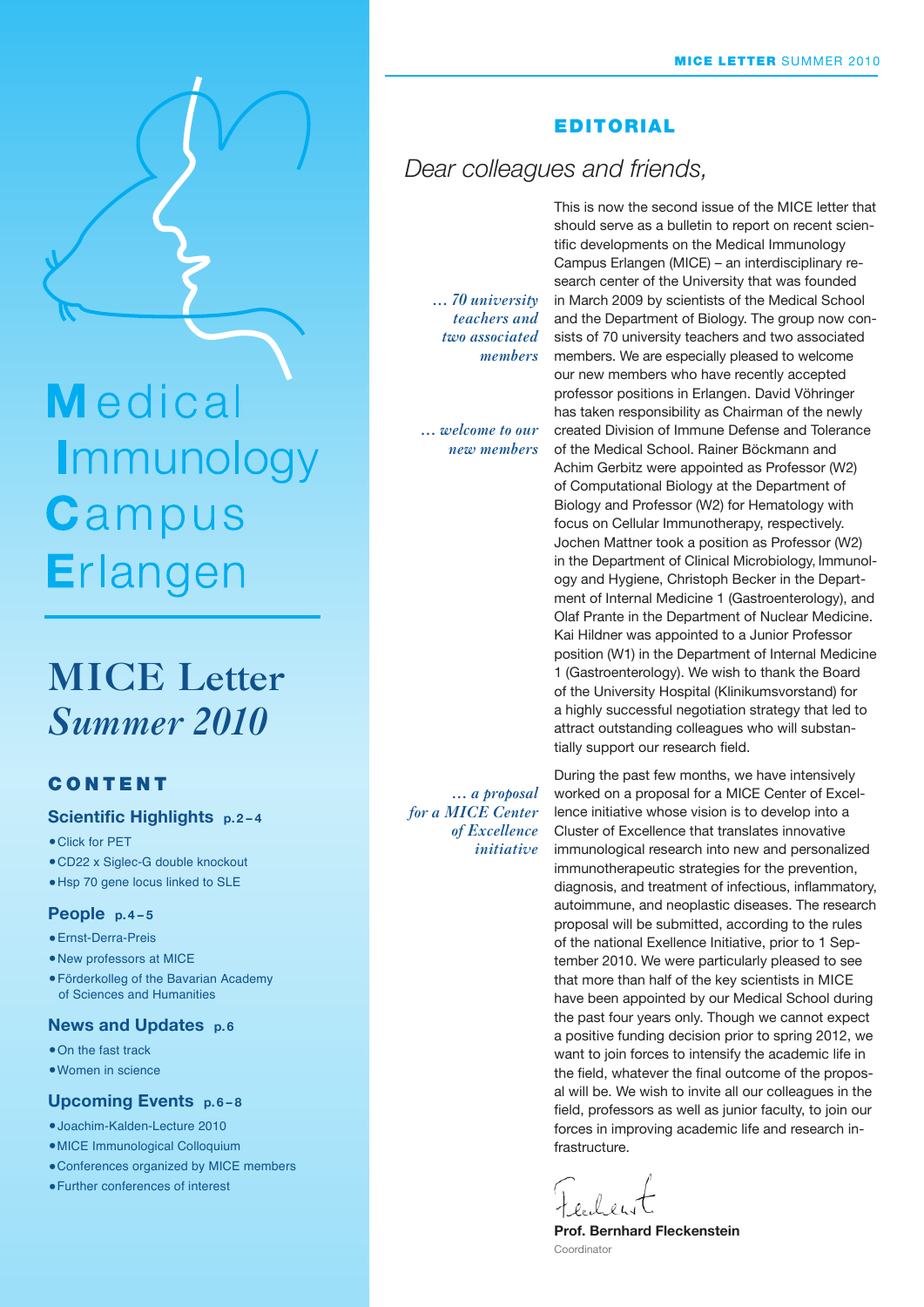#### SCIENTIFIC HIGHLIGHTS

#### **Click for PET**

*Radiotracer development by click chemistry for molecular imaging in small animals*

 *… PET chemistry is challenging since short-lived positron-emitting isotopes are used*

*… an efficient strategy toward 18F-labeling with concomitant glycosylation for the synthesis of 18F-glycopeptides as imaging agents for PET*

Molecular imaging by using positron emission tomography (PET) has emerged as an imaging technology with excellent sensitivity for studying intact biological systems. PET chemistry is challenging since short-lived positron-emitting isotopes such as 18F (half-life: 110 min) are used as labeling agents for the synthesis of radiopharmaceuticals. Bioactive peptides that specifically address molecular targets *in vivo* represent an important class of PET tracers to facilitate predictive imaging and PET-guided therapy. Following the concept of click chemistry introduced by Nobel laureate Barry Sharpless in 2001, Huisgen's azide-alkyne cycloaddition has been adapted to <sup>18</sup>F-radiosynthetic methods, taking advantage of its selectivity, reliability, and speed under aqueous mild Cu(I)-promoted reaction conditions.

Based on previous work on click chemistry in drug discovery in the laboratory of Peter Gmeiner, Department of Chemistry and Pharmacy, and carbohydrate syntheses, the laboratory of Olaf Prante, Department of Nuclear Medicine (Molecular Imaging and Radiochemistry), developed an efficient strategy toward <sup>18</sup>F-labeling with concomitant glycosylation for the synthesis of 18F-glycopeptides



Strategy toward 18F-labeling with concomitant glycosylation for the synthesis of 18F-glycopeptides for small-animal PET (µPET) imaging

as imaging agents for PET. The mild conditions and general applicability of this reliable reaction gave access to a new class of 18F-glycopeptide radiopharmaceuticals with improved biokinetic properties for *in vivo* imaging studies by PET. As a proof of concept, two 18F-glycopeptides derived from neurotensin (8 –13) and a cyclic RGD-containing peptide, respectively, were extensively studied for their biological properties *in vitro* and *in vivo*, providing evidence for excellent receptor affinity, metabolic stability, and rapid biodistribution. The laboratory of Olaf Prante successfully applied the newly-designed PET tracers to biodistribution studies and small-animal PET (µPET) for imaging neurotensin receptor expression and  $\alpha_{\nu}\beta_3$ -integrin expression of tumors *in vivo* using xenograft nude mice models.

It is anticipated that the "click"-ligation of 18F-labeled glycosyl azides and alkyne-bearing substrates is generally applicable to the modular design of a wide variety of PET tracers. The new procedure is highly amenable to automation using micro-reactor systems and therefore could facilitate the further evaluation of new tracers in longitudinal PET imaging studies on animal models. Future efforts also aim at the development of a Cu-free "click chemistry"-based labeling strategy for cells as a prerequisite for cell trafficking studies in living subjects by PET.

Maschauer S, Einsiedel J, Haubner R, Hocke C, Ocker M, Hübner H, Gmeiner P, Kuwert T, Prante O. Labeling and Glycosylation of Peptides using Click Chemistry: A General Approach to <sup>18</sup> F-Glycopeptides as Effective Positron Emission Tomographic Imaging Probes. Angew Chem Int Ed Engl. 2010; 49(5): 976-9.

CD22 x Siglec-G double knockout *CD 22 x Siglec-G doubledeficient mice have massively increased B1 cell numbers and develop systemic autoimmunity.* 

CD22 (Siglec-2) and Siglec-G are inhibitory co-receptors for B cell receptor mediated signaling. These co-receptors control the signaling threshold of B cell activation. Both proteins belong to the same protein family, which inhibits signaling in several types of immune cells. Both CD22-deficient mice and Siglec-G deficient mice, which were generated in the group of Lars Nitschke, Chair of Genetics, Department of Biology, show increased calcium signaling in B cells. While the deficiency of CD22 leads to higher signaling in conventional B cells, the deficiency of Siglec-G mainly affects B1 cells, a subpopulation of B cells, which is greatly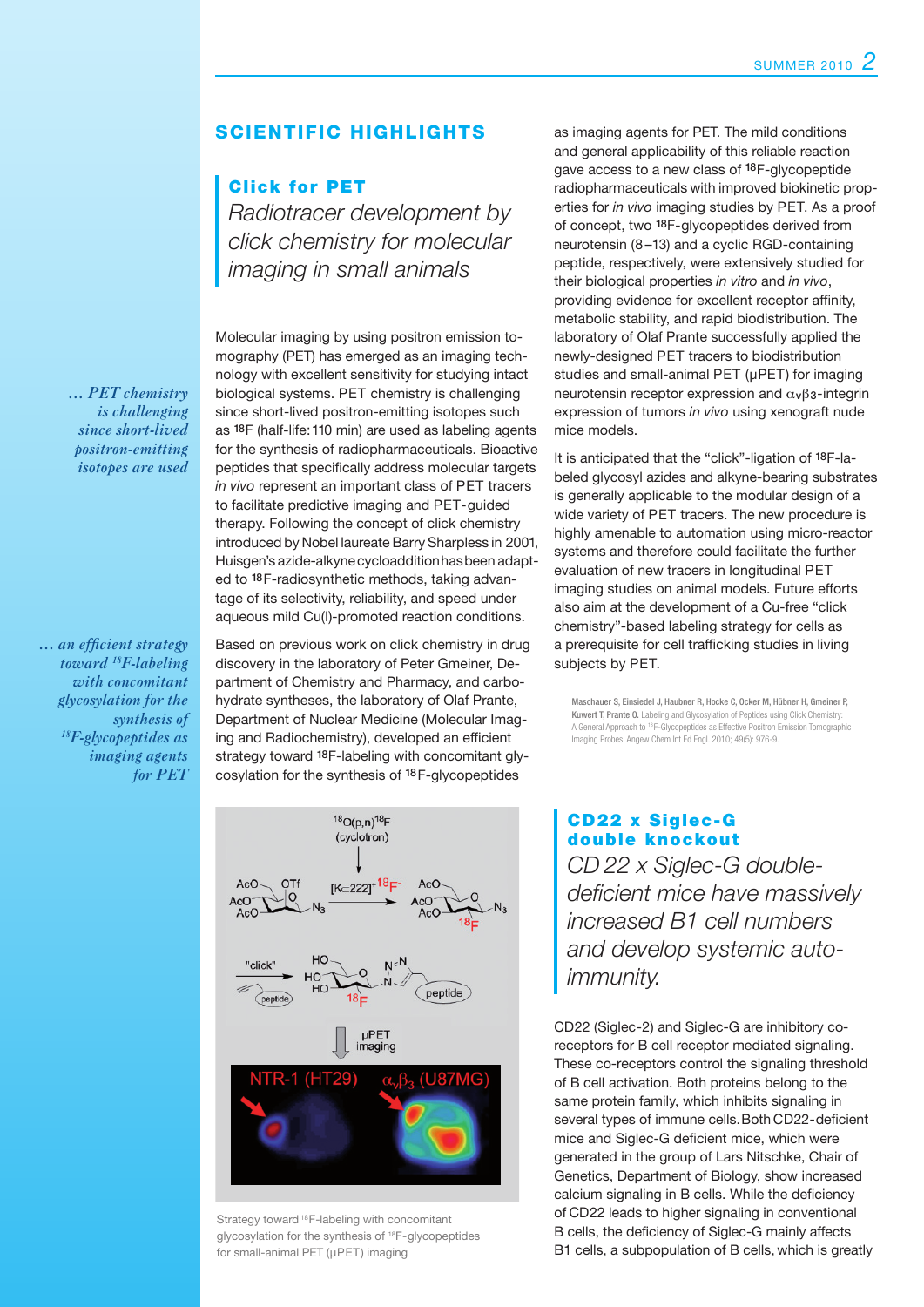

**inhibitory co-receptors on B cells.** BCR signals on B cells are inhibited by the BCR-associated coreceptors CD22 (Siglec-2) and Siglec-G. Both inhibitory receptors are phosphorylated on inhibitory ITIM motifs by the tyrosine kinase Lyn and recruit the inhibitory tyrosine phosphatase SHP-1 to the BCR signalosome. Recruited SHP-1 inhibits intracellular Ca<sup>2</sup>+ signaling. CD22 and Siglec-G together prevent development of systemic autoimmunity.

**CD22 and Siglec-G are** 

expanded in numbers in Siglec-G-deficient mice. Many inhibitory receptors on lymphocytes control immunological tolerance and are thought to prevent overstimulation of lymphocytes potentially leading to autoimmunity. However, neither CD22-deficient nor Siglec-G-deficient mice develop autoimmunity. Siglec-G x CD22 double-deficient mice were generated and analysed together with the groups of Thomas Winkler, Chair of Genetics and Kerstin Amann, Department of Pathology. Siglec-G x CD22 double-deficient mice showed elevated BCRinduced calcium responses in both B1 cells and conventional B cells. Also, Siglec-G x CD22 doubledeficient B cells exhibited a hyperproliferative response to stimulation with several TLR ligands. Aged Siglec-G x CD22 double deficient mice spontaneously developed anti-DNA and anti-nuclear autoantibodies resulting in a moderate form of immune complex glomerulonephritis. These results show that Siglec-G and CD22 have partly compensatory functions and together are crucial in maintaining B cell tolerance and preventing systemic autoimmunity.

Jellusova J, Wellmann U, Amann K, Winkler TH, Nitschke L. CD22 x Siglec-G Double-Deficient Mice Have Massively Increased B1 Cell Numbers and Develop Systemic Autoimmunity. J Immunol. 2010 Apr 1;184(7):3618-27.

Hoffmann A, Kerr S, Jellusova J, Zhang J, Weisel F, Wellmann U, Winkler TH, Kneitz B, Crocker PR, Nitschke L. Siglec-G is a B1 cell-inhibitory receptor that controls expansion and calcium signaling of the B1 cell population. Nat Immunol. 2007 Jul; 8(7): 695-704.

#### Hsp 70 gene locus linked to SLE

*Polymorphisms in the Hsp 70 gene locus are associated with systemic lupus erythematosus*

Systemic lupus erythematosus (SLE) is a prototypic autoimmune disease. The disease manifestation depends on genetic as well as on environmental factors. In addition to HLA, alleles of Fcgamma RIIIA, molecules involved in type I interferon signaling, and others were found to be associated with SLE. In a collaborative effort with researchers from the Oklahoma research foundation, Barbara Fürnrohr from the research group of Reinhard Voll, Department of Internal Medicine 3, identified in her PhD thesis an association of allelic variants in the heat shock protein 70 gene locus with SLE. This work was recently published online ahead of print in the Annals of the Rheumatic Diseases.

Heat shock proteins (Hsps) have been discovered due to their inducible expression in response to endogenous and exogenous stimuli. Most of them act as molecular chaperones by selectively recognizing and binding misfolded proteins, thereby preventing irreversible aggregation under physiological and stress conditions. By virtue of their peptide binding ability, this protein family modulates antigen processing and presentation and also contributes to immune responses against pathogens.

*… an association of allelic variants in the heat shock protein 70 gene locus with SLE*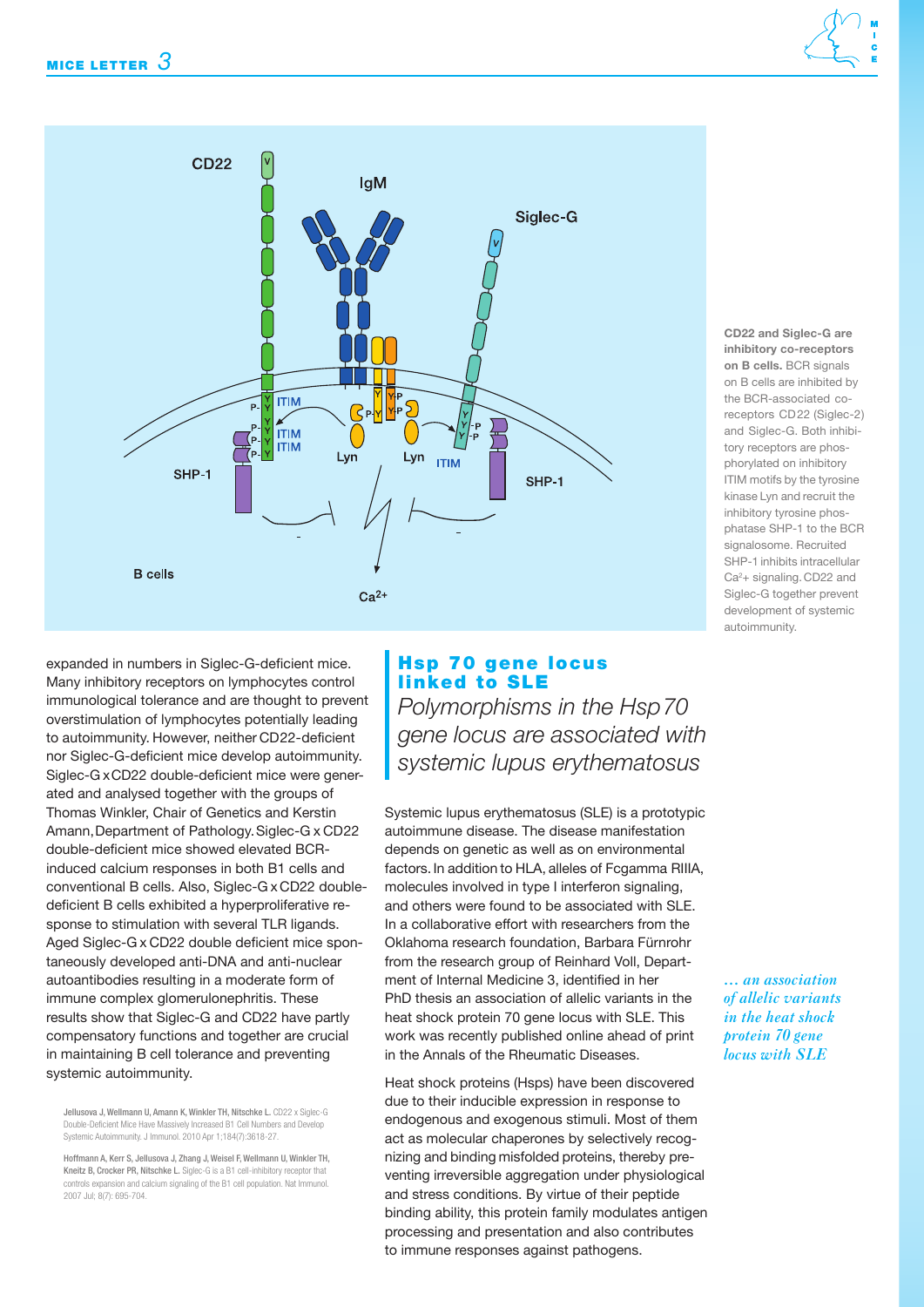*... the haplotype T-G was significantly associated with SLE*

In a haplotype-tagging single nucleotide polymorphism (SNP) approach the group examined the Hsp70 locus on chromosome 6p21.33 in patients with SLE. In two independent Caucasian casecontrol studies common variants of cytosolic Hsp70 genes, namely Hsp70A1L, Hsp70A1A, and Hsp70A1B were genotyped and one haplotype was found to be significantly associated with SLE. In both cohorts, the Erlangen-SLE cohort and the OMRF (Oklahoma Medical Research Foundation) cohort, the haplotype T-G was significantly associated with SLE. Depending on the cohort, odds ratios were ranging from 1.43 to 1.88 and 2.64 to 3.16 for individuals heterozygous and homozygous for the associated haplotype, respectively. Relative quantification of mRNA unraveled that donors carrying the potential risk haplotype have higher HspA1A mRNA levels compared to donors with the protective haplotype. Conditional regression analysis demonstrated that allelic variants in Hsp70 act independently of HLA-DR3. In addition, patients carrying the risk haplotype or the risk allele displayed more frequently anti-Ro and -La autoantibodies in both cohorts. In healthy controls bearing this haplotype, the amount of HspA1A mRNA was significantly increased, whereas total Hsp70 protein concentration was not markedly altered, at least not in peripheral blood lymphocytes.

*… allelic variants of the Hsp70 genes are significantly associated with SLE in Caucasians*

In summary, allelic variants of the Hsp70 genes are significantly associated with SLE in Caucasians, they act independently of HLA-DR3, and correlate with the presence of autoantibodies to Ro and La. Hence, the Hsp70 gene locus appears to be involved in SLE pathogenesis.



**The Hsp70 gene locus**

Fürnrohr BG, Wach S, Kelly JA, Haslbeck M, Weber CK, Stach CM, Hueber AJ, Graef D, Spriewald BM, Manger K, Herrmann M, Kaufman KM, Frank SG, Goodmon E, James JA, Schett G, Winkler TH, Harley JB, Voll RE. Polymorphisms in the Hsp70 gene locus are genetically associated with systemic lupus erythematosus. Ann Rheum Dis. 2010 May 24 [epub ahead of print].

#### people

#### **Prof. Dr. Stephan Ensminger awarded Ernst-Derra-Preis of the German Society for Thoracic and Cardiovascular Surgery**



Prof. Dr. Stephan Ensminger, Department of Cardiac Surgery, has been honored by the German Society for Thoracic and Cardiovascular Surgery for his work on transplant arteriosclerosis. The renowned prize worth 5,000 € was awarded at the annual conference of the Society in Stuttgart in February 2010.



**Prof. Dr. Armin Gerbitz W2 Professor for Hematology with focus on Celluar Immunotherapy**

Armin Gerbitz was born in 1968 in Konstanz. He studied medicine at the Ludwigs-Maximilian-University (LMU) in Munich, where he received his doctoral degree on "Deregulation of the proto-oncogene c-myc through t(8; 22) translocation in Burkitt's-lymphoma" in 1996. He joined the Department of Hematology at the LMU in 1996 where he received his training in internal medicine with focus on allogeneic stem cell transplantation. After having spent 2 years as a postdoctoral fellow at the Dana Farber Cancer Institute in Boston from 1997 to 1999 he continued his education at the University of Regensburg and again in Munich. In 2007 he was asked to join the Department of Hematology at the Charité Berlin from where he moved to Erlangen in 2010. His clinical and research interests reside in allogeneic stem cell transplantation and the development of cellular therapy strategies for cancer, especially for B-cell-lymphomas. In murine models he currently develops strategies to target lymphomas by CD19 and CD22 specific T-cells. In addition, he is developing clinical study protocols for GMP conform T-cell production to target foreign antigens derived from EBV and CMV in patients after allogeneic stem cell transplantation.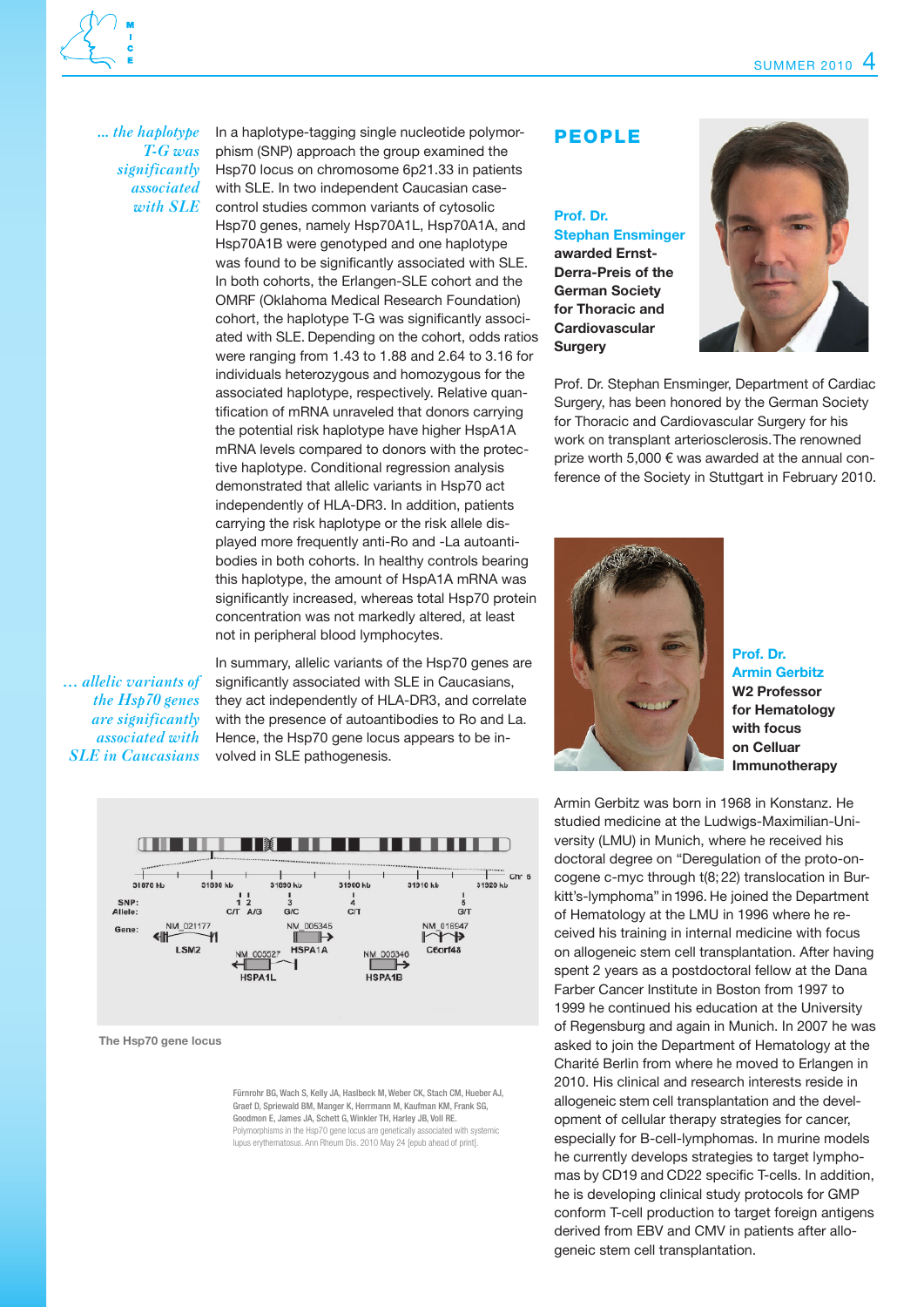

**Prof. Dr. Rainer Böckmann W2 Professor for Computational Biology**

Rainer Böckmann joined the Biology Department at the Friedrich-Alexander University (FAU) Erlangen-Nuremberg as Professor for Computational Biology in November 2009.

Rainer Böckmann studied physics at the University of Cologne, the Niels-Bohr Institute in Copenhagen and the Research Center Jülich with a specialization on theoretical nuclear physics. After his PhD in theoretical biophysics at the University of Göttingen in 2002 and postdoc stays at the Max Planck Institute for Biophysical Chemistry, Göttingen and the University of Zurich, he set up a young research group for Theoretical and Computational Membrane Biology at the Center for Bioinformatics at the Saarland University in 2005.

One research focus of the Computational Biology Group is on the structure-dynamics-function relationship of proteins and the membrane-protein interaction using the method of molecular dynamics simulations. For the latter, the aim is to elucidate e.g. the role of lipid-peptide interactions in synaptic vesicle membrane fusion. A second focus is put on the in silico design of protein binding sites with predefined properties. Here, a main project is the prediction of structural and dynamical properties of MHC:peptide complexes as well as the prediction of the peptide binding strength to MHC and its relation to T cell recognition.

Jochen Mattner obtained his MD (*summa cum laude*) at the Friedrich-Alexander University (FAU) Erlangen-Nuremberg. During his postdoctoral fellowship at

**Prof. Dr.** 

**Jochen Mattner W2 Professor for Molecular Microbiology and Infection Immunology** 

the University of Chicago he could identify self and microbial glycosphingolipid (GSL) ligands that trigger NKT cell activation. These observations led to the characterization of the dual self/foreign recognition model for NKT cell activation during microbial infection. One of these identified pathways involves the direct recognition of microbial GSLs, the LPS substitutes in Sphingomonas and related alphaproteobacteria suggesting that NKT cells represent a major innate recognition pathway for this class of bacteria.

Based on recent compelling evidence that patients with primary biliary cirrhosis (PBC) are seropositive for Sphingomonas and exhibit NKT cell redistribution to the liver, his laboratory at the Cincinnati Children's Hospital Medical Center could establish a mouse model of infection-triggered autoimmunity of the liver. These studies, funded by the NIH and the Lupus Research Institute, were extended to the analyses of genetic susceptibility and are continued now at the FAU, where Dr. Mattner has been promoted to Associate Professor. As induction of autoimmunity in this model is directly associated with bacterial infection, genetic susceptibility may be interpreted not only as aberrant immune responses against self antigens, but also as susceptibility of an individual to develop an infection and/or the development of an inappropriate immune response causing collateral autoimmune tissue damage.

The major focus of his laboratory is now to explore the intriguing possibility that some forms of autoimmune PBC may be triggered by infection with Sphingomonas or related bacteria.

**Prof. Dr. Diana Dudziak member of the Förderkolleg of the Bavarian Academy of Sciences and Humanities**



Prof. Dr. Diana Dudziak, Nikolaus Fiebiger Center for Molecular Medicine and Department of Dermatology, has been affiliated to the Förderkolleg of the Bavarian Academy of Sciences and Humanities. Her research project "Generation of Troyan Antibodies for the Targeted Therapy of Immune Responses" will be supported by a stipend of 12,000 Euro per year for three years. The Förderkolleg was installed in 2010 to promote outstanding young scientists and to support innovative projects, especially at the interface between conventional scientific disciplines.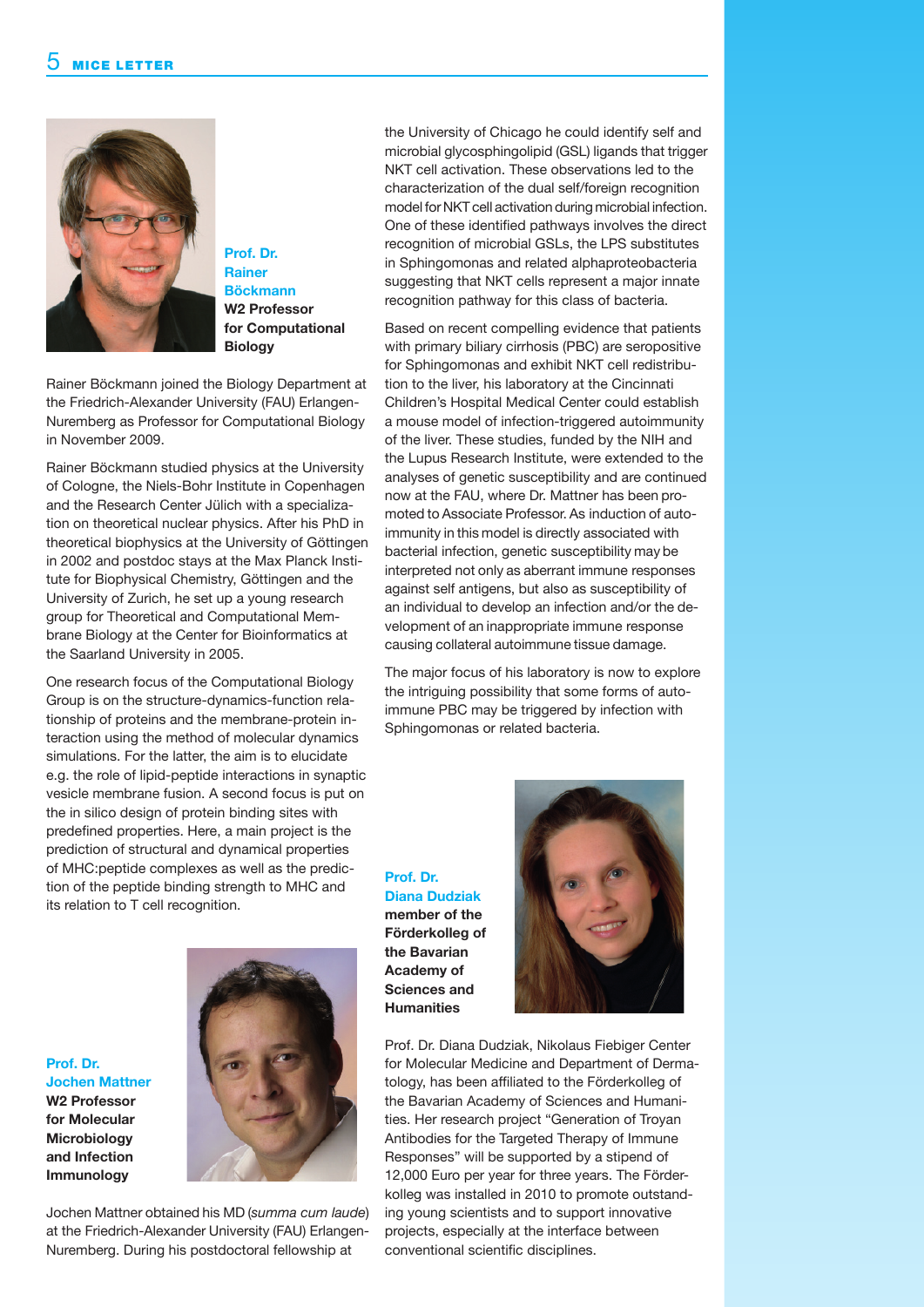#### News and Updates

#### **On the fast track**

#### **From bachelor to PhD in 4.5 years**

A new PhD training program in immunology has been granted by the German Research Foundation (DFG) for initially 4.5 years. The Research Training Group 1660 "Key Signals in the Adaptive Immune Response", coordinated by Prof. Hans-Martin Jäck, Division of Molecular Immunology at the Department of Internal Medicine 3, is the first fast-track PhD training grant nationwide and offers the unique possibility for life science students with a bachelor's degree of directly joining a PhD training program. The Research Training Group 1660 involves 20 research groups from the Medical School and the Department of Biology of the Friedrich-Alexander University Erlangen-Nuremberg and will investigate the role of dendritic cells, B lymphocytes, and T lymphocytes in the defense against infectious agents and tumor cells as well as during autoimmune and chronic inflammatory diseases.

#### **Women in Science**

#### **Minisymposium on career paths and challenges for female researchers**

On 09 July 2010, the "Women in Science" minisymposium was hosted by the Research Training Group 1071 "Viruses of the Immune System" and organized by PhD students Sarah Jill de Jong and Kristin Katsch. Speakers were Prof. Ulrike Protzer, Munich, PD Dr. Barbara Müller, Heidelberg, and Prof. Martina de Zwaan, Erlangen. Prof. Protzer and PD Dr. Müller presented their scientific education and career paths and talked about tackling the challenges of e.g. a double career at two institutions, the compatibility of science, teaching and family, and the importance of taking the right opportunities at the right time as well as the necessity of networking. Prof. de Zwaan, Women's Representative at the Friedrich Alexander University (FAU) Erlangen-Nuremberg, gave an overview on the situation of women in science today, considering aspects of publication efficiency, the proportion of female researchers in decision making positions, work load, salaries, and the working status of parents. Furthermore, Prof. de Zwaan presented the various measures taken at the FAU to challenge the loss of highly qualified female scientists, e.g. offering career support by the ARIADNE mentoring and "Fit-for-Science" programs, presenting role models in the seminar series "Gender Lectures", implementing stipends, awards, and a fund for equal opportunity initiatives, and providing family services. Lively discussions confirmed the relevance of the topic "women in science".



#### Upcoming events

#### 14 December 2010 **Joachim-Kalden-Lecture 2010**

*The Joachim Kalden Lecture 2010 will be given by Prof. Charles A. Dinarello, University of Colorado, Aurora, USA. The "founding father of cytokine biology" received the Paul Ehrlich and Ludwig Darmstaedter Prize in March 2010 for his fundamental achievements in cytokine research and will talk about*

#### **Interleukin-1**b **and the treatment of auto-inflammatory diseases**

Chronic inflammatory diseases fall into two categories: either "autoimmune" or "auto-inflammatory". Although nearly all autoimmune diseases have an inflammatory component as in rheumatoid arthritis, in autoimmune diseases, the auto-reactive T-cell is dysfunctional. The cytokines to block are TNF $\alpha$ , IFN $\gamma$ and similar Th1 cytokines as well as IL-12/23 and IL‑17. The "Auto-inflammatory Diseases" encompass several local and systemic diseases due to monocyte dysfunction, each responsive to blocking interleukin-beta  $(IL-1\beta)^1$ . "Auto-inflammatory Diseases" include type 2 diabetes and gout and new data suggest heart failure. The best example is Familial Mediterranean Fever since the manifestations of this disease include fever, inflamed serosal and synovial tissues, biochemical markers of systemic inflammation and hematological responses of leukocytosis. The co-cytokine in auto-inflammatory diseases is IL-6 as this cytokine drives CRP, thrombocytosis and polyclonal B-cell activation. Some of the syndromes have mutations in the protein "cryopyrin" and are called "cryopyrinopathies"; the same syndromes are also termed "Cryopyrin Associated Periodic Syndromes" (CAPS); however, identical biochemical, hematological and clinical disease is also observed in patients without mutations. What is the common link? The common link is dysregulation of the tight control over the processing and secretion of IL-1 $\beta$  from the activated monocyte. The processing and secretion of  $IL-1\beta$  is a function of the IL‑1b/caspase-1 "inflammasome", a complex of intracellular proteins that results in the secretion of IL‑1b. Despite the highly consistent clinical response to blocking the activity of IL‑1b in these diseases, circulating IL‑1b is difficult to detect. The measurement of IL-6 in the circulation is the preferred method for assessing the severity of the inflammation in autoinflammatory diseases and the fall in serum IL‑6 reveals the effectiveness of anti-IL-1b treatment. The auto-inflammatory diseases are examples in cytokine biology that reveal a causative role of a specifc cytokine in a disease process. In addition to treating CAPS with anti-IL-1 $\beta$ , several trials of anti-IL-1 $\beta$ are currently underway including type 1 and 2 diabetes<sup>2</sup>, postmyocardial infarction heart failure<sup>3</sup>, osteoarthritis, gout<sup>4</sup> and smoldering myeloma<sup>5,6</sup>.

**1** Dinarello CA. Ann Rev Immunol. 2009; 27: 519-550.

- **2** Donath MY, et al. Diabetes. 2009; 58: A30.
- **3** Abbate A, et al. Am. J. Cardiology. 2010; 105:1371-1377.

**4** Terkeltaub R, et al. Rheum Dis. 2009; 68: 1613-1617.

**5** Lust JA, et al. Mayo Clin Proc. 2009; 84: 114-122.

**<sup>6</sup>**Dinarello CA. Mayo Clin Proc. 2009; 84: 105-107.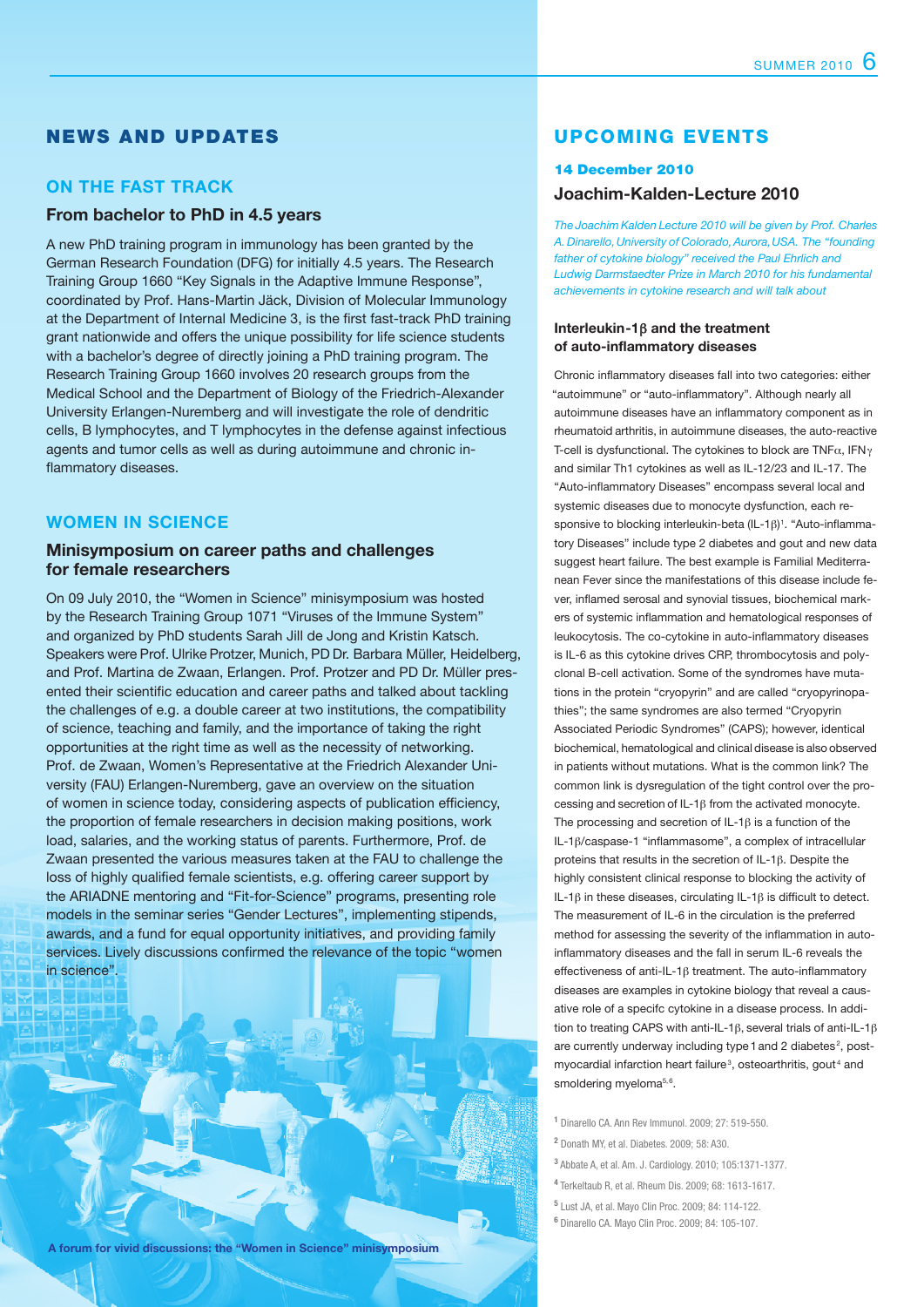#### **MICE Immunological Colloquium – Preview Autumn/Winter 2010/2011**

*The weekly seminar series of MICE has been well established as a discussion forum for current topics in immunology by presenting distinguished speakers from all over the world. The lectures take place in the seminar room of the Institute of Clinical Microbiology, Immunology and Hygiene, Wasserturmstr. 3–5, 1st floor, Erlangen, at 5.15 p.m. Please have a look at our homepage for a regular update of the seminar program:* 

 *www.mice.uni-erlangen.de/events/immunological-seminar.shtml*

26.10. 2010 **Dirk Busch**  Munich *Primary T cells: A source for novel immunotherapies?*

27.10. 2010 **Manolis Pasparakis**  Cologne

*Title to be announced*

02.11. 2010 **Ulrich Koszinowski**  Munich

*Much ado about almost nothing: A random approach to herpesvirus morphogenesis*

#### 09.11. 2010 **Gernot Achatz**

Salzburg, Austria *The biology of IgE: Molecular mechanisms restraining potentially dangerous high serum IgE titres in vivo*

16.11.2010 **Hansjörg Schild**  Mainz *Title to be announced*

23.11.2010 *To be announced*

30.11. 2010 **Silvia Bulfone-Paus**  Borstel *Title to be announced*

07.12. 2010 **Eicke Latz**  Bonn *Mechanisms of inflammasome activation*

14.12. 2010 Joachim-Kalden-Lecture **Charles Dinarello**  Aurora, USA *Interleukin-1*b *and the treat-*

*ment of auto-inflammatory diseases*

21.12. 2010 **Ari Waisman**  Mainz

*Title & synopsis New murine models to study inflammatory cytokines*

Experimental autoimmune encephalomyelitis (EAE) is the animal model for multiple sclerosis (MS). EAE can be induced in susceptible mice by the immunization with peptides derived from myelin oligodendrocytes glycoprotein (MOG). Immunization with the MOG peptide results in the activation of encephalitogenic CD4 positive T cells, which are essential for the disease induction and progression. It was previously shown that these encephalitogenic T cells express proinflammatory cytokines such as IL17, Interferon gamma and TNF alpha, but the exact necessity of these cytokines is not determined. Using mouse models that allow the deletion of cytokines and their receptors, or the overexpression of IL17, we show that what determines susceptibility to EAE is the balance between proinflammatory T cells and regulatory T cells, rather than the exact combination

of cytokines produced by encephalitogenic T cells.

#### 11.01. 2011 **Sebastian Amigorena**

Paris, France *Antigen presentation and T cell activation by dendritic cells*

#### 18.01. 2011 **Erik Glocker**

London, UK

#### *Title & synopsis Monogenic causes for*

*early-onset inflammatory bowel disease*

Inflammatory bowel disease (IBD) is caused by dysregulation of the immune system and is characterized by a chronic and relapsing course with abdominal pain, diarrhea, bleeding and malabsorption. It comprises the major forms of Crohn's disease (CD) and ulcerative colitis (UC) as well as indeterminate colitis with overlapping features of CD and UC. The disease affects about 2.2 millions in Europe and 1.4 million people in the USA. The incidence of IBD in the United Kingdom amounts to 5-10/100,000 individuals with Crohn's disease and 10-20/100,000 for ulcerative colitis.

IBD usually manifests in the second or third decade of life, but it may also be present in infancy with a severe and therapy resistant course of the disease.

Comprehensive research work on the pathogenesis suggests that IBD results from disturbed interactions between the innate and adaptive immune system

## **MICE** Preview **Autumn/Winter** 2010/2011

and commensal bacteria of the gut. Genetic studies identified a variety of genes that may render individuals more susceptible to IBD, thereby indicating the complexity and multifactorial genesis of IBD.

We recently demonstrated that early-onset IBD may be monogenic: homozygous point mutations in the IL10 receptor genes IL10RA and IL10RB cause severe difficult-to-treat colitis in small children. This discovery enabled us to carry out a successful curative hematopoietic stem cell transplantation (HSCT) in one of the affected patients. A similar phenotype is observed in infants with homozygous point mutations, who present with a massive therapy-refractory colitis and severe perianal disease.

These findings not only highlight the vital role of IL10 in keeping the immune system in balance, they also suggest that in a subgroup of patients IBD is distinct from classical forms such as CD or UC.

#### 25.01. 2011

**Kasper Hoebe**  Cincinnati, USA

*Understanding the genetic basis of immune deficiencies: a small scale ENU mutagenesis approach*

#### 01.02. 2011 **Caetano Reis e Sousa**  London, UK

#### *Title & synopsis Innate regulation of adaptive*

*immunity by dendritic cells*

Direct sensing of pathogen components is a major trigger of dendritic cell (DC) activation, leading to adaptive immunity. We have been studying multiple pattern-recognition pathways that mediate DC activation. One pathway for sensing infection by RNA viruses involves recognition of viral genomes or virally-infected cells in endosomal compartments and utilises members of the toll-like receptor (TLRs) family, including TLR9, 7, or 3. Viral genomes can additionally be recognised in the cytosol by DExD/H-box helicases such as RIG-I, which are activated by RNAs bearing 5' triphosphates. Finally, a distinct pathway involves cell surface and phagosomal recognition of fungi by C-type lectins, which signal via Syk kinase. Notably, some of these pathways are involved not only in direct sensing of pathogens but also in the recognition of self alterations that might accompany infection, such as induction of cell death. These studies help build a global picture of the receptors and signaling pathways that regulate DC activation and have applications in immunotherapy of cancer and infectious diseases.

08.02. 2011 *To be announced*